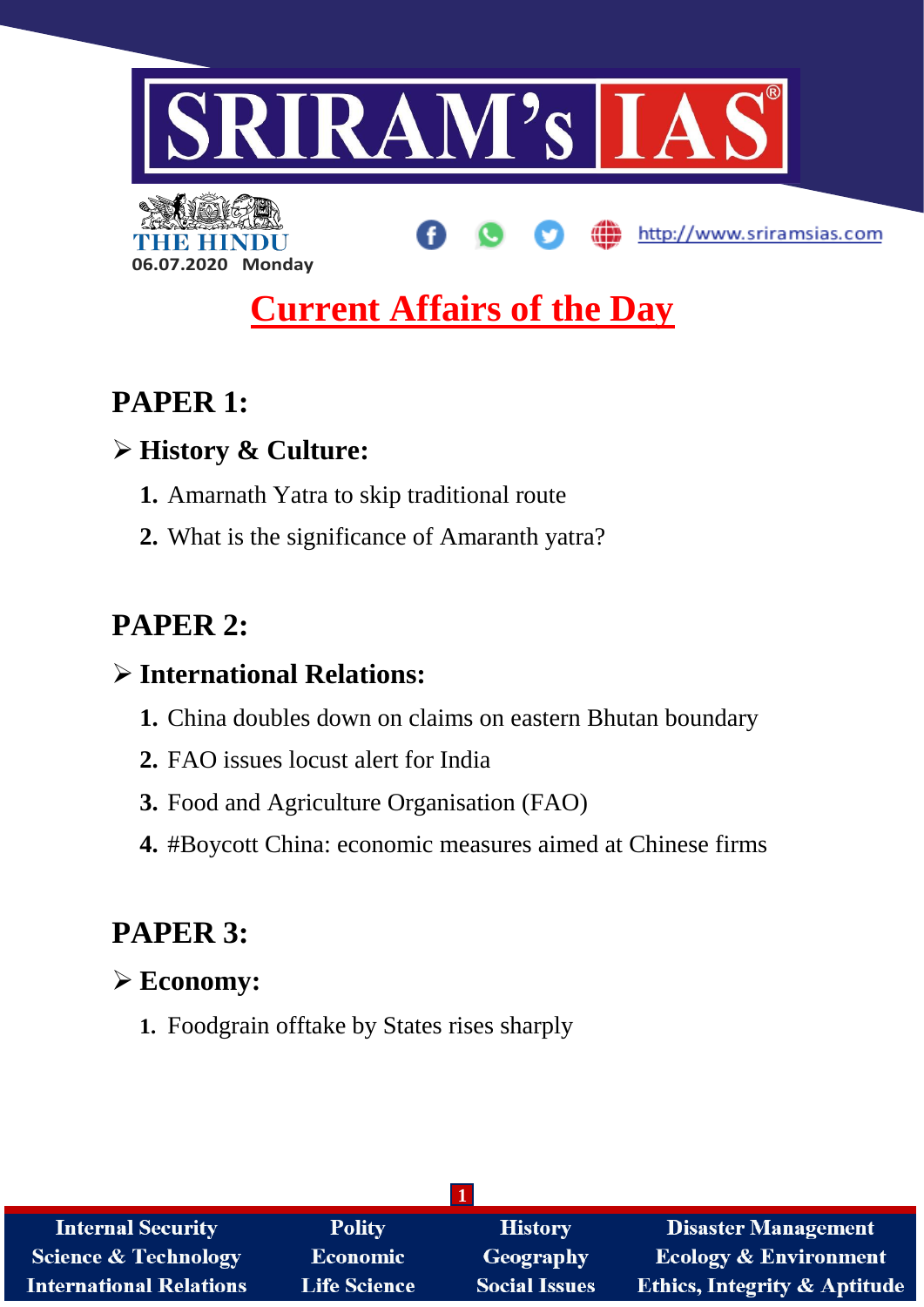

THE HINDL **06.07.2020 Monday**

# **China doubles down on claims on eastern Bhutan boundary**

http://www.sriramsias.com

**INDIA** 

#### **Key Points: CHINA Dividing line**  $\triangleright$  Days after A brief overview of the boundary dispute Arunachal pradesh between China and Bhutan Bhutan sent **RHIITAN** .<br>Sikkir Bhutan and China so far, say officials NEPAL China a have no formal Sakteng<br>wildlife sanctuary • Sakteng sanctuary diplomatic relations is situated close Assam demarche but have held 24 to the border with rounds of boundary Arunachal Pradesh talks between 1984 Meghalaya protesting and 2016 In June 2020, China attempted against Chinese **Talks** concentrated to stop UNDP-GEF **BANGLADESH** on north and west funding for Sakteng **Bhutan regions** claims to the by claiming it was **Eastern Bhutan** disputed, but was **Bhutan and India formally** Sakteng wildlife not part of the talks overruled demarcated their 699 km boundary in 2006 sanctuary in

eastern Bhutan, Beijing has doubled down, including Bhutan's "eastern sectors" to the boundary dispute between the two countries for the first time.

- $\triangleright$  According to written records, there has been no mention of eastern Bhutan, or Trashigang Dzongkhag (district), where Sakteng is based, that borders Arunachal Pradesh, in 24 previous rounds of boundary negotiations held between the two countries, between 1984 and 2016. So far, the talks have been about three specific areas, including Jakarlung and Pasamlung in the north, and the Chumbi Valley, where Doklam is situated, in west Bhutan.
- $\triangleright$  The negotiations have not been held since the Doklam stand-off between Indian and Chinese troops in 2017. In July 2018, Chinese Vice-Foreign Minister Kong Xuanyou visited Bhutan and met with the Bhutanese King, Prime Minister and other officials, but the 25th round of talks has not yet taken place. Sources said the talks could not be held in 2019 due to scheduling difficulties, and the coronavirus pandemic has delayed them further this year.
- $\triangleright$  Bhutan has always maintained a discreet silence on its boundary negotiations with China, and it does not have any formal diplomatic relations with Beijing.

| <b>Internal Security</b>        | <b>Polity</b>       | <b>History</b>       | <b>Disaster Management</b>              |  |
|---------------------------------|---------------------|----------------------|-----------------------------------------|--|
| <b>Science &amp; Technology</b> | <b>Economic</b>     | <b>Geography</b>     | <b>Ecology &amp; Environment</b>        |  |
| <b>International Relations</b>  | <b>Life Science</b> | <b>Social Issues</b> | <b>Ethics, Integrity &amp; Aptitude</b> |  |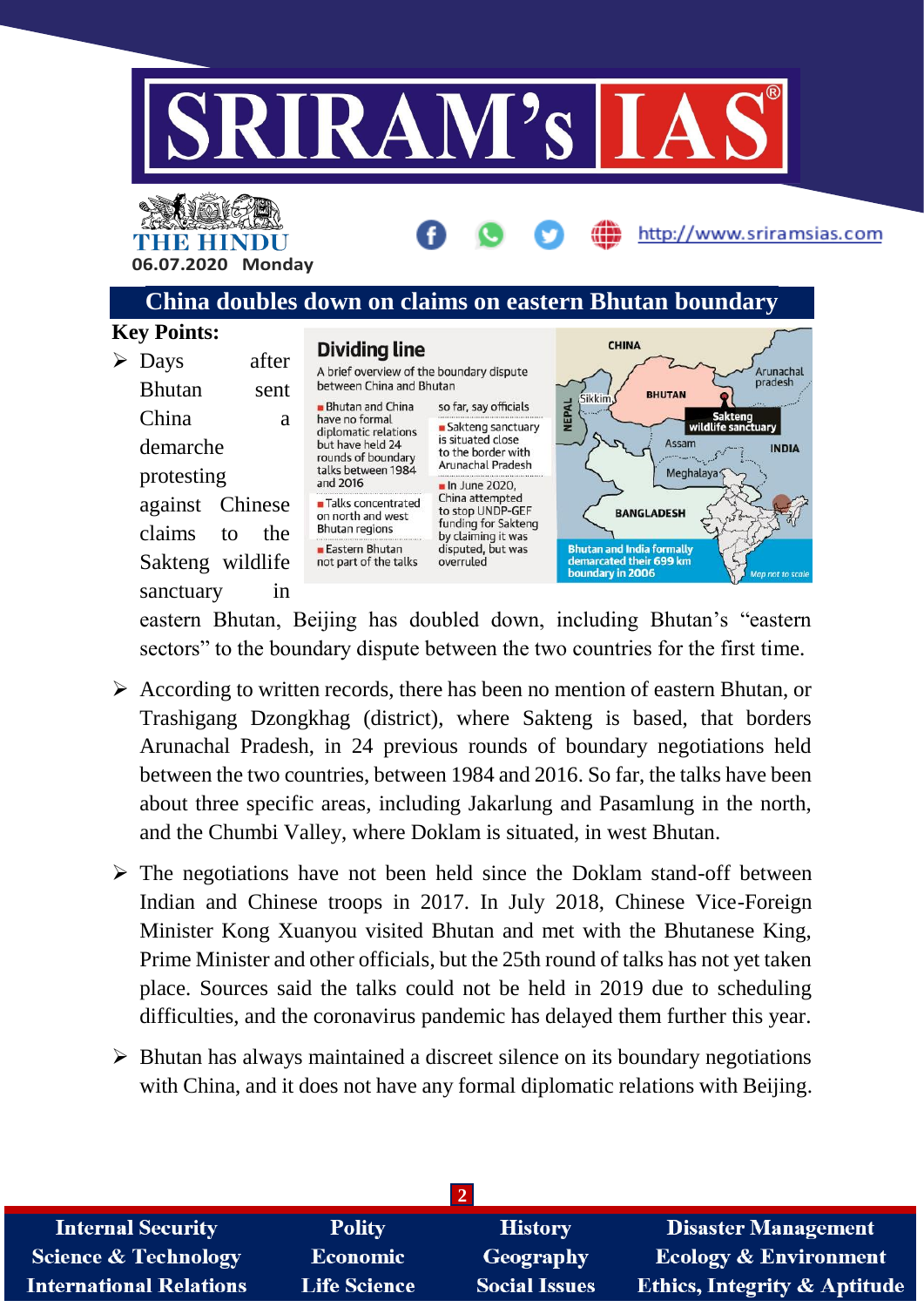

# **Foodgrain offtake by States rises sharply**

- $\triangleright$  Relief measures being implemented in the wake of the COVID-19 pandemic have paved the way for States and Union Territories in the country to draw more than double the quantity of rice for distribution during April to June this year, compared to the corresponding period last year.
- $\triangleright$  In the corresponding three months of 2019, the total amount of rice lifted by the States and Union Territories from the Food Corporation of India (FCI) under the Centre's various schemes was 90.71 lakh tonnes. This year the figure was 192.34 lakh tonnes.

#### **Increased entitlement:**

- $\triangleright$  The reason is obvious. After the breakout of the COVID-19 pandemic, the Central government had announced that Priority Household (PHH) and Antyodaya Anna Yojana (AAY) cardholders in the country, regarded as the poor, would receive free additional entitlement of 5 kg per person per month, initially for three months (April to June) and now up to November. This was in addition to their entitlement under the National Food Security Act (NFSA).
- $\triangleright$  The Centre also came up with a scheme for providing wheat and rice to ration cardholders not covered under the NFSA or non-priority household (NPHH) cardholders at the rate of ₹21 per kg and ₹22 per kg respectively. This has been used by Tamil Nadu to provide additional entitlement of rice to about 85.99 lakh such cardholders.

## **Migrant labourers' needs:**

- $\triangleright$  In addition, aimed at addressing the requirements of migrant labourers who were not covered under the NFSA or any scheme of the States, the Union government announced one more scheme — distribution of free food grains at 5 kg per person per month for May and June.
- $\triangleright$  The post-pandemic measures coupled with existing schemes have made a difference to the off-take position of rice.
- $\triangleright$  A perusal of FCI data reveals that seven States availed over 60% of the total quantity of rice during the three-month period. These are Uttar Pradesh (30.8 lakh tonnes), Bihar (20.94 lakh tonnes), West Bengal (14.04 lakh tonnes),

| <b>Internal Security</b>        | <b>Polity</b>       | <b>History</b>       | <b>Disaster Management</b>              |  |
|---------------------------------|---------------------|----------------------|-----------------------------------------|--|
| <b>Science &amp; Technology</b> | <b>Economic</b>     | Geography            | <b>Ecology &amp; Environment</b>        |  |
| <b>International Relations</b>  | <b>Life Science</b> | <b>Social Issues</b> | <b>Ethics, Integrity &amp; Aptitude</b> |  |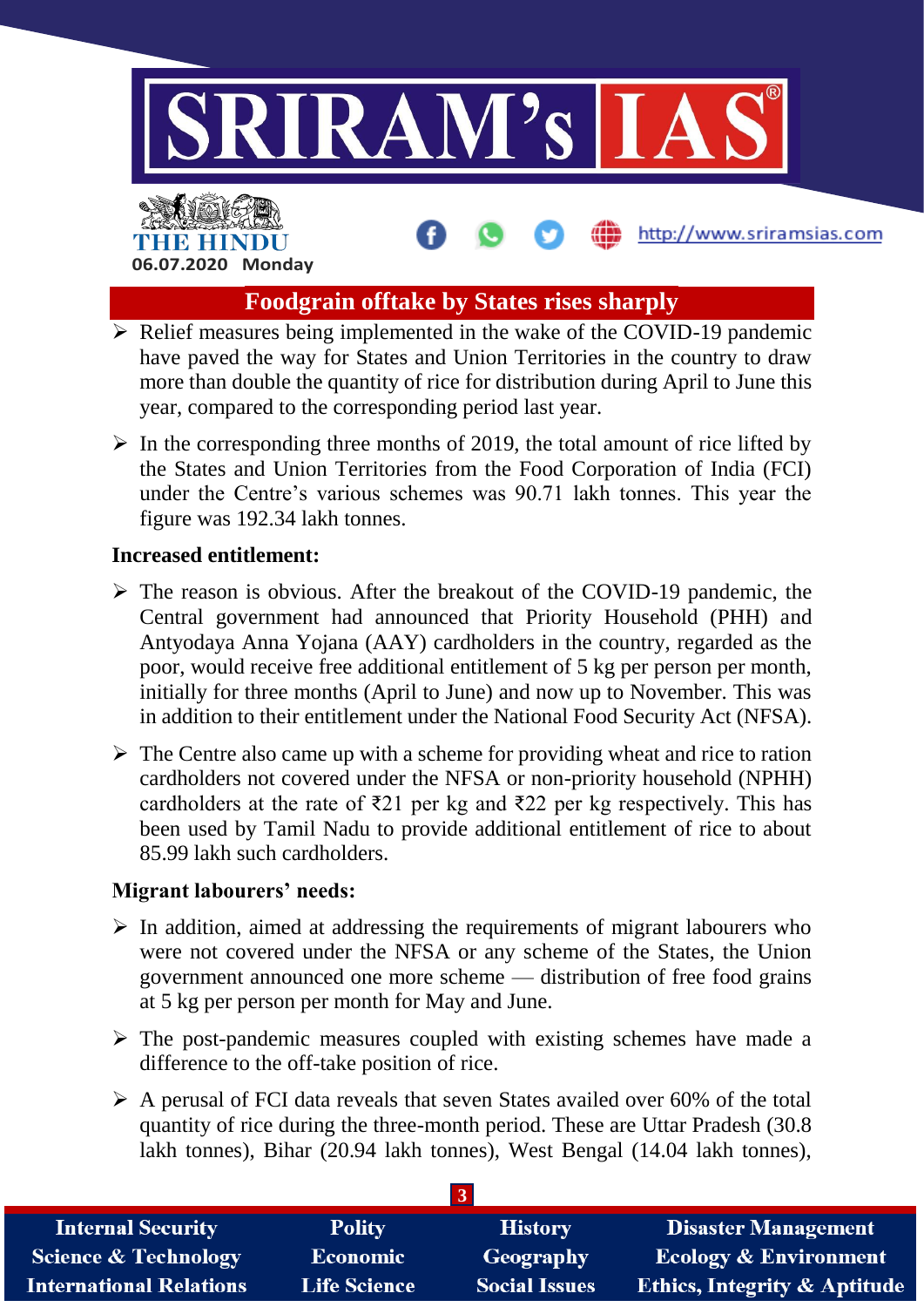



Maharashtra (13.84 lakh tonnes), Andhra Pradesh (13.6 lakh tonnes), Tamil Nadu (13.5 lakh tonnes) and Karnataka (13.44 lakh tonnes).

http://www.sriramsias.com

 $\triangleright$  As for wheat, the rate of increase was not as high and stood at around 30%. Compared to 59.45 lakh tonnes lifted in the three months of 2019, the amount this year was 78.16 lakh tonnes. Rajasthan had drawn the highest quantity of 14.84 lakh tonnes of wheat followed by Uttar Pradesh (14.01 laksh tonnes).

# **Amarnath Yatra to skip traditional route**

- $\triangleright$  The J&K administration on Sunday performed the rituals to start the annual **Amarnath pilgrimage**, where only 500 pilgrims will be allowed to trek to the holy shrine from the Baltal area of central Kashmir.
- $\triangleright$  Due to the pandemic, the pilgrimage is likely to be held from July 23 to August 3 only from the Baltal track and not the traditional route of Pahalgam in south Kashmir.

# **Value Added Information**

## **What is the significance of Amaranth yatra?**

- $\triangleright$  The Amaranth cave deep is in the Himalayas in south Kashmir.
- $\triangleright$  The cave is 3,888 m above sea level, can be reached only



on foot or by pony.

 $\triangleright$  Each year, hundreds of thousands of pilgrims make the trek up to the shrine.

| <b>Internal Security</b>        | <b>Polity</b>       | <b>History</b>       | <b>Disaster Management</b>              |
|---------------------------------|---------------------|----------------------|-----------------------------------------|
| <b>Science &amp; Technology</b> | <b>Economic</b>     | <b>Geography</b>     | <b>Ecology &amp; Environment</b>        |
| <b>International Relations</b>  | <b>Life Science</b> | <b>Social Issues</b> | <b>Ethics, Integrity &amp; Aptitude</b> |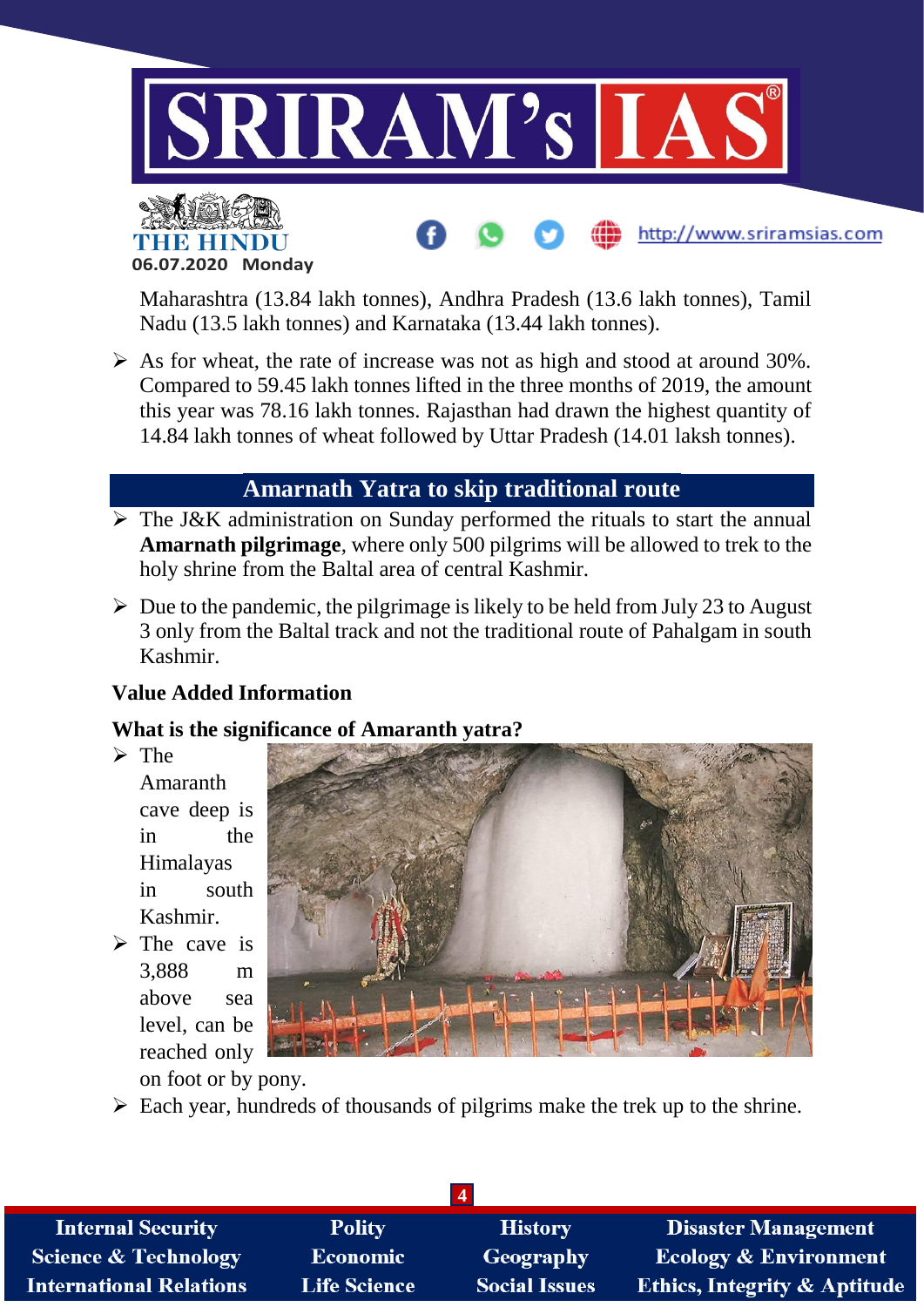





- $\triangleright$  The ice lingam is formed by a trickle of water from a cleft in the cave's roof.
- $\triangleright$  The Shiva lingam gets its full shape in May, after which it begins to melt by August.
- $\triangleright$  The water freezes as it drips, STALAGMITE forming, over time, a tall, smooth ice stalagmite.



http://www.sriramsias.com

- $\triangleright$  A stalactite is an icicle-shaped formation that hangs from the ceiling of a cave, and is produced by precipitation of minerals from water dripping through the cave ceiling.
- $\triangleright$  Most stalactites have pointed tips.
- $\triangleright$  A stalagmite is an upward-growing that have precipitated from water dripping onto the floor of a cave.
- $\triangleright$  Most stalagmites have rounded or flattened tips.

## **What are the other pilgrimages in Jammu and Kashmir? Vaishno Devi:**

- $\triangleright$  Vaishno Devi Mandir is a very popular Hindu temple dedicated to the Hindu **Goddess**
- $\triangleright$  It is located in the Trikuta Mountains of Jammu and Kashmir.
- $\triangleright$  It is at an altitude of 5200 ft above the sea level.
- $\triangleright$  The Temple is 13.5 km from Katra.
- $\triangleright$  Various modes of transportation are available from katra including Ponies, Electric vehicles.
- $\triangleright$  People who visits Amarnath also visits this shrine.

## **Shankracharya Temple:**

- $\triangleright$  Situated on the Zabarwan Mountain in Srinagar, Kashmir.
- $\triangleright$  Shankracharya Temple is dedicated to Lord Shiva.

| $\mathcal{D}$                   |                     |                      |                                         |  |
|---------------------------------|---------------------|----------------------|-----------------------------------------|--|
| <b>Internal Security</b>        | <b>Polity</b>       | <b>History</b>       | <b>Disaster Management</b>              |  |
| <b>Science &amp; Technology</b> | <b>Economic</b>     | Geography            | <b>Ecology &amp; Environment</b>        |  |
| <b>International Relations</b>  | <b>Life Science</b> | <b>Social Issues</b> | <b>Ethics, Integrity &amp; Aptitude</b> |  |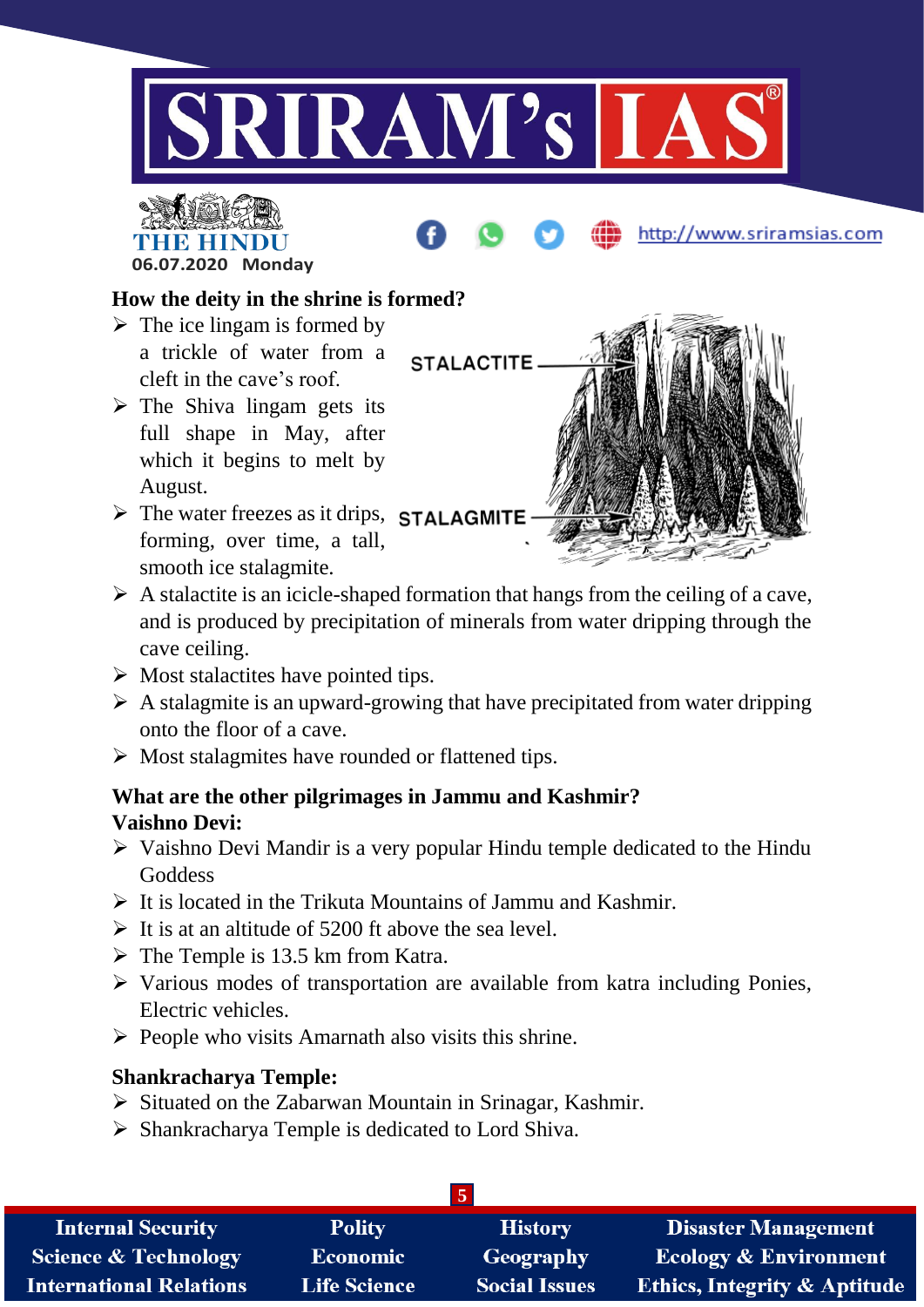

http://www.sriramsias.com



- $\triangleright$  Visiting this temple involves the devotees to trek to the top of the hill on which it stands, about 1100 feet above the plains.
- $\triangleright$  Built in 371 BC, the great saint Shankracharya is said to have stayed there during his visit to Kashmir.

## **Raghunath Temple:**

- $\triangleright$  Raghunath Temple is one of the largest temple in North India and is located in Jammu.
- $\triangleright$  It was built by Maharaja Gulab Singh (founder of the kingdom of Jammu and Kashmir) and his son Ranbir Singh.
- $\triangleright$  There are seven shrines, each having its own Shikhara, present at the site of the temple.
- $\triangleright$  Raghunath Temple enshrines many idols of the Hindu gods and goddesses but its presiding deity is Lord Rama.

# **FAO issues locust alert for India**

- $\triangleright$  India, which is tackling the worst locust attack in 26 years for the last three months, should remain on "high alert" during the next four weeks, says the UN's **Food and Agriculture Organisation (FAO)**.
- $\triangleright$  Meanwhile, the Indian government has stepped up efforts and is using equipment such as drones and Bell helicopters to control the menace. Rajasthan is the most affected State in the country. The other affected States are Madhya Pradesh, Punjab, Gujarat, Uttar Pradesh, Maharashtra, Chhattisgarh, Haryana and Bihar.

## **Value Added Information**

## **Food and Agriculture Organisation (FAO):**

- $\triangleright$  It is a UN body
- $\triangleright$  It leads international efforts to defeat hunger
- $\triangleright$  Established  $\cdot$  1945
- $\triangleright$  HQ: Rome, Italy

| <b>Internal Security</b>        | <b>Polity</b>       | <b>History</b>       | <b>Disaster Management</b>              |  |
|---------------------------------|---------------------|----------------------|-----------------------------------------|--|
| <b>Science &amp; Technology</b> | Economic            | Geography            | <b>Ecology &amp; Environment</b>        |  |
| <b>International Relations</b>  | <b>Life Science</b> | <b>Social Issues</b> | <b>Ethics, Integrity &amp; Aptitude</b> |  |